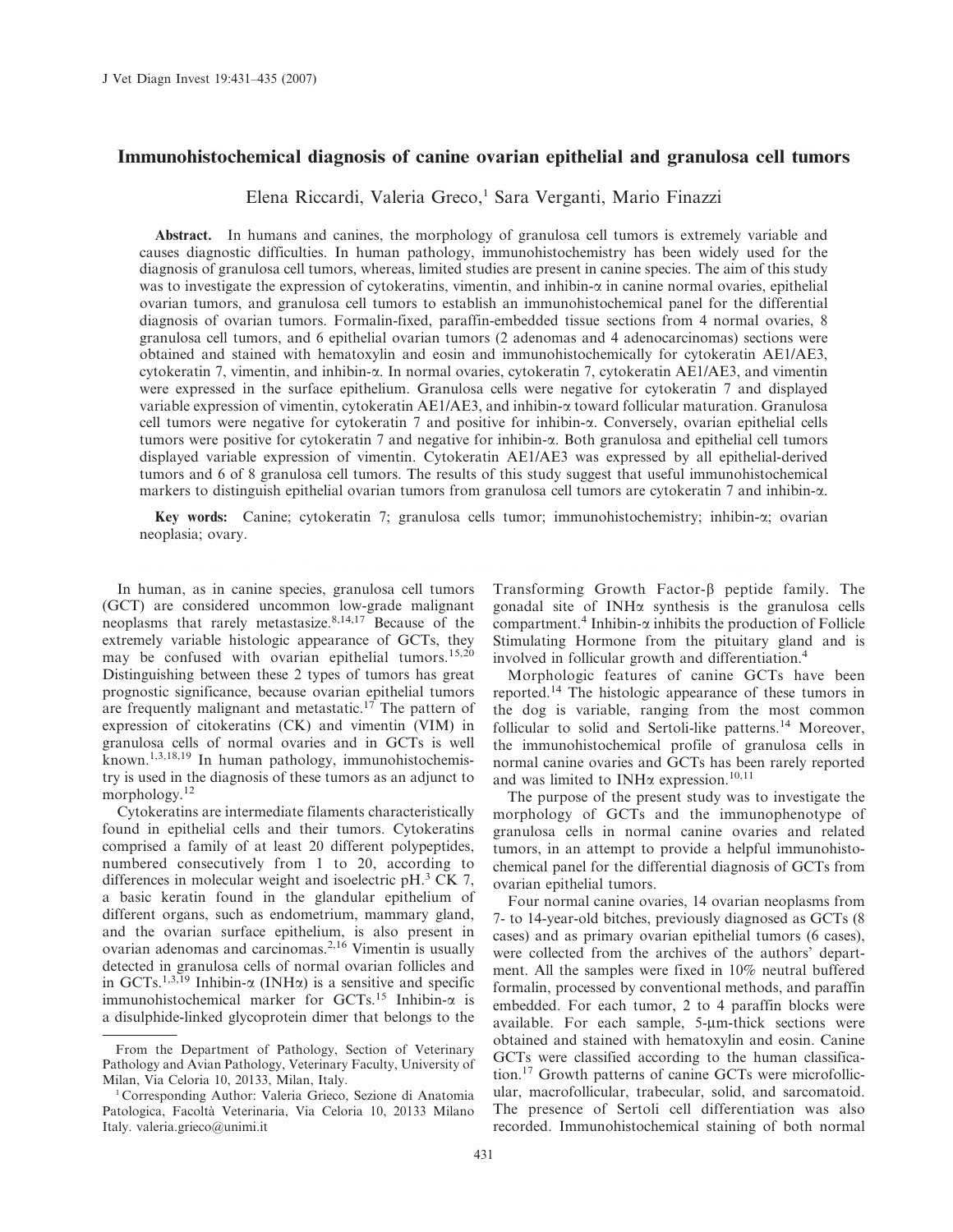

Figure 1. Immunohistochemical (IHC) expression of cytokeratin (CK) 7 and INH in normal (A, B, C) and neoplastic (D, E, F) canine ovaries. A, Normal ovary; adult bitch. Surface epithelial cells show a strong and diffuse staining for CK 7. Granulosa cells are completely negative (arrow). IHC stain. Bar = 50  $\mu$ m. B, Normal ovary; adult bitch. Expression of INH $\alpha$  is faint in granulosa cells of primordial follicle (arrow) and increase in primary (arrowhead) and secondary (asterisk) follicles. The surface epithelial cells are negative. IHC stain. Bar = 50  $\mu$ m. C, Normal ovary; adult bitch. Expression of INH $\alpha$  in granulosa cells in a Graafian follicle. Positivity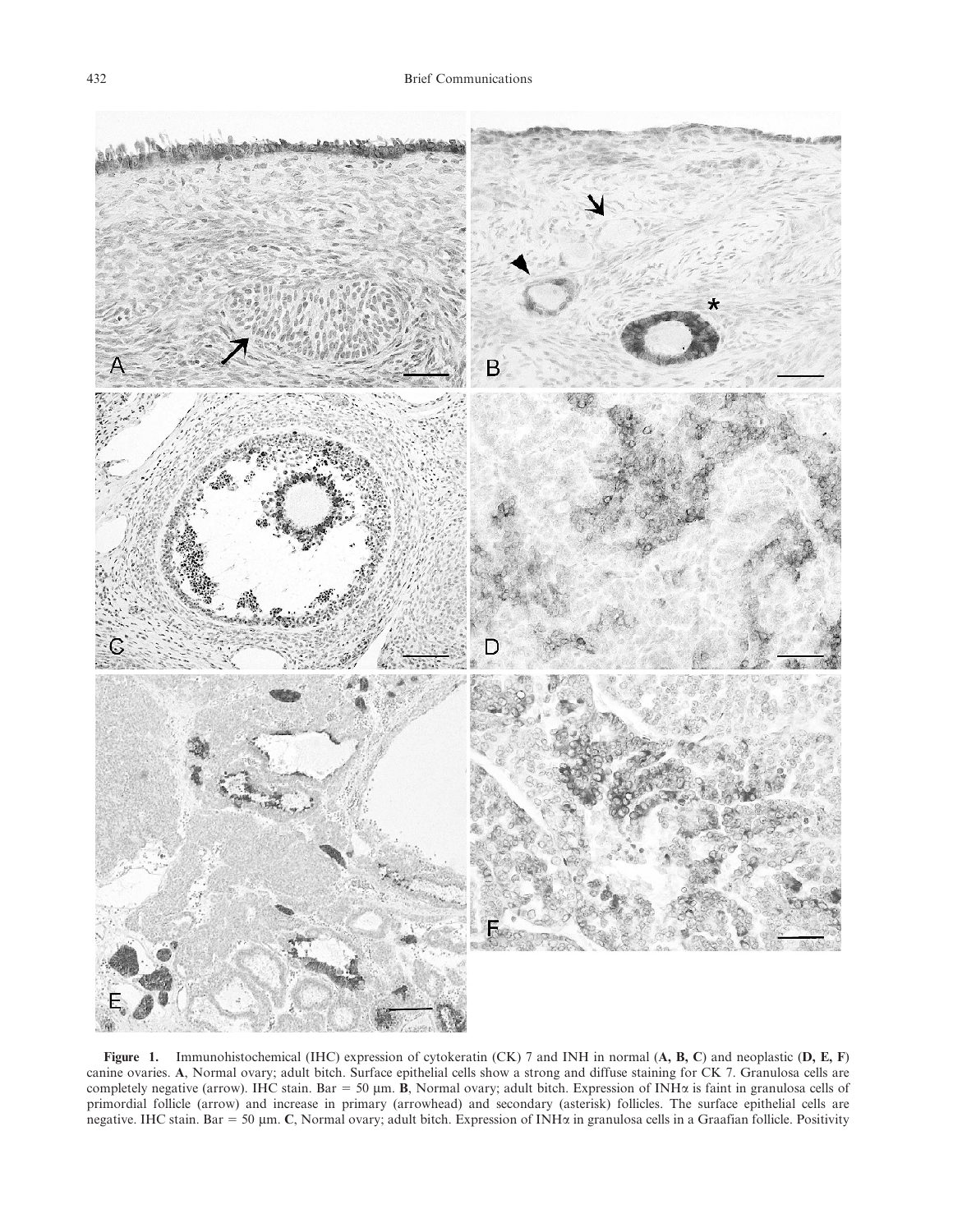Table 1. Immunohistochemical findings in normal canine ovaries.

| Ovarian structure   | $CK$ AE1/AE3*  | $VIM*$   | $CK 7*$ | $INH\alpha^*$ |
|---------------------|----------------|----------|---------|---------------|
| Oocytes             |                |          |         |               |
| Granulosa cells     |                |          |         |               |
| Primordial follicle | $^{+++}$       |          |         | ٠             |
| Primary follicle    | $^{+++}$       | $^{+++}$ |         | $^{+++}$      |
| Secondary follicle  | $^{++}$        | $^{+++}$ |         | $^{+++}$      |
| Graafian follicle   | $\overline{+}$ | $^{+++}$ |         | $^{+}$        |
| Cumulus             | $^{++}$        | $^{+++}$ |         | $^{+++}$      |
| Corpus luteum       | $\overline{+}$ | $^{++}$  |         |               |
| <b>Theca</b>        | $\overline{+}$ | $^{++}$  |         |               |
| <b>Stroma</b>       |                | $^{+++}$ |         |               |
| Surface epithelium  |                | $^{+}$   |         |               |

\* CK = cytokeratin; VIM = vimentin; INH $\alpha$  = inhibin- $\alpha$ ; - = negative;  $+$  = less than 10% of cells stained;  $++$  = 10%–30% of cells stained;  $++ = 30\% - 60\%$  of cells stained;  $++++ = 60\% - 90\%$ of cells stained.

and neoplastic ovaries was performed on deparaffinized sections by using the avidin-biotin–peroxidase complex technique<sup>a</sup> procedure<sup>7</sup> for INH- $\alpha$ <sup>b</sup> (mouse monoclonal antibody, clone R1, diluted at 1:50), VIM $\text{°(}$  (mouse monoclonal antibody, clone 3B4, diluted at 1:1,000), CK AE1/ AE3d (mouse monoclonal antibody, clone AE1/AE3 diluted at 1:3,000), CK  $7<sup>c</sup>$  (mouse monoclonal antibody, clone OV-TL 12/30, diluted at 1:200). The primary antibodies were incubated overnight at  $4^{\circ}$ C. Antigen retrieval was done for INHa by microwaving for 8 min on pH 6 citrate buffer; for CK AE1/AE3 and CK 7, by incubating for 15 min at  $37^{\circ}$ C with pepsin; for VIM antigen retrieval was not required. Negative controls were performed under identical conditions, replacing the primary antibody with normal horse serum. Sections were incubated with normal horse serum before the primary antibody. Diaminobenzidine tetrahydrochloridea or 3-amino-9-ethylcarbazolea were used as chromogens. Sections were counterstained with Mayer hematoxylin.

The staining was scored as  $4+ (60\% - 100\% \text{ of nep})$ cells stained),  $3 + (30\% - 60\% \text{ of cells stained})$ ,  $2 + (10\% - 30\% \text{ of cells})$ of cells stained), and 1+ (less than 10% of cells stained).

Immunohistochemical findings are presented in Table 1. Surface epithelium was diffusely and strongly positive for both CK AE1/AE3 and CK 7 (Fig. 1A). Epithelial cells were also faintly stained for VIM, and the positive signal was mainly restricted to the basal region of the cytoplasm. Oocytes were constantly negative for all the antibodies used. Granulosa cells were negative for CK 7 and stained positively for INHa, CK AE1/AE3, and VIM, with some differences, according to the developmental stage of the follicles. Inhibin- $\alpha$  was faintly expressed in primordial follicles, increased in primary and secondary follicles (Fig. 1B), whereas, in Graafian follicles, it was mainly restricted to the granulosa cells of the cumulus (Fig. 1C). Cytokeratin AE1/AE3 staining was strong in primordial follicles and gradually decreased throughout follicular maturation. Immunostaining for VIM was first detected in primary follicles and subsequent developmental stages. Corpora lutea stained positively for VIM and CK AE1/ AE3, and were negative for INH $\alpha$  and CK 7.

The 8 GCTs exhibited a variable histologic appearance, as illustrated in Table 2. Follicular, trabecular, Sertoli-like, diffuse (solid), and sarcomatoid patterns were observed. More than 1 histologic pattern coexisted in each tumor, and the prevailing types were microfollicular and diffuse (solid). Moreover, in 3 cases, neoplastic cells palisading tubules in a Sertoli-like appearance were also observed. Neoplastic cells were moderately pleomorphic, small, round to oval in shape, had indistinct borders, and a scant to moderate amount of pale eosinophilic cytoplasm. Nuclei were generally round to oval and hyperchromatic, with dense chromatin. In areas exhibiting a solid growth pattern, neoplastic cells were polygonal with abundant cytoplasm, round-to-oval nuclei and marginated chromatin.

Immunohistochemical findings of the tumors examined are presented in Table 2. Six (75%) of GCTs reacted positively with anti-INH $\alpha$  antibody. The distribution of immunoreactivity for INHa was extremely variable, and the percentage of positive-labeled neoplastic cells ranged from 5% to 50% (Fig. 1D, 1E). Six  $(75%)$  of GCTs were positive for CK AE1/AE3. The percentage of positive neoplastic cells ranged from 50% to 90%. The intensity of the staining was extremely variable, and strongly and weakly positive-stained neoplastic cells coexisted within the same area. All the GCTs examined reacted positively for VIM, and the percentage of positive cells stained ranged from 10% to 90%. The 2 GCTs negative for INH $\alpha$  showed strong immunostaining for CK 7 (Table 2, cases no. 3 and 7). Because of this latter finding, the tumors were both reclassified as ovarian-epithelium–derived tumors (Table 2). The other 6 GCTs were totally negative for CK 7.

Six ovarian epithelial tumors were examined. Two of them were diagnosed as adenoma and 4, showing stromal invasion, as adenocarcinomas (Table 2). All the tumors were composed of cystic and tubular or papillary structures, lined by cuboidal-to-columnar neoplastic cells characterized by a moderate amount of eosinophilic cytoplasm and round-to-oval basal nuclei. All the tumors reacted positively for CK AE1/AE3. All the tumors reacted positively for VIM, and the percentage of positive labeled neoplastic cells ranged from 10% to 90% (Table 2).

Four of 6 epithelial tumors were strongly positive for CK 7 (Fig. 1F). The 2 cases reacting negative for CK 7 stained

 $\leftarrow$ 

is mainly restricted to granulosa cells of the cumulus. IHC stain. Bar  $= 90 \text{ µm}$ . D, Granulosa cell tumor. 13-year-old, female Boxer dog, case no. 10. Numerous neoplastic cells display strong expression of INH $\alpha$ . IHC stain. Bar = 120 µm. E, Granulosa cell tumor. 10-yearold, female mixed breed dog, case no. 5. Strong, multifocal staining for INH $\alpha$ . IHC stain. Bar = 50 µm. F, Ovarian adenocarcinoma. 9year-old, female Setter dog, case no. 7. Neoplastic cells positive for CK 7 indicate the origin of the tumor from the ovarian epithelial surface. IHC stain. Bar =  $50 \mu m$ .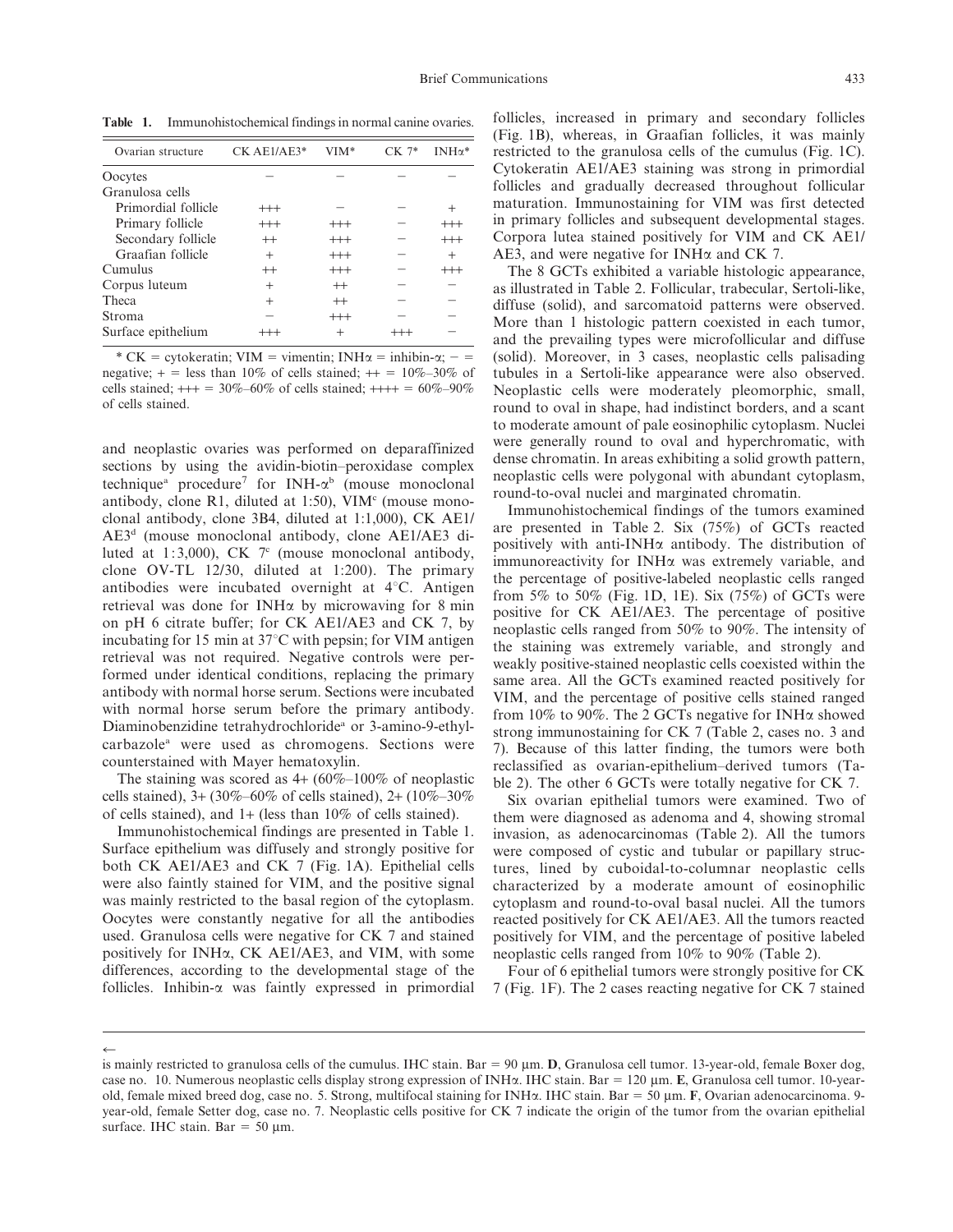| Case no. | Growth pattern                       | First diagnosis | $CK$ AE1/AE3* | $VIM*$  | $CK 7*$  | $INH\alpha^*$ | Final diagnosis |
|----------|--------------------------------------|-----------------|---------------|---------|----------|---------------|-----------------|
|          | Trabecular/diffuse                   | $GCT*$          | $^{+++}$      | $+++++$ |          | $^{+}$        | <b>GCT</b>      |
|          | Microfollicular/diffuse/Sertoli like | <b>GCT</b>      |               | $^{+}$  |          | $^{+}$        | <b>GCT</b>      |
|          | Diffuse (solid)                      | <b>GCT</b>      | $++++$        | $+++++$ | $++++$   |               | $AC*$           |
| 4        | Microfollicular/Sertoli-like         | <b>GCT</b>      | $++++$        | $^{+}$  |          | $^{+}$        | <b>GCT</b>      |
|          | Macrofollicular/diffuse (solid)      | <b>GCT</b>      | $+++++$       | $^{+}$  |          | $^{+}$        | <b>GCT</b>      |
| 6        | Diffuse (solid)/Sertoli-like         | <b>GCT</b>      | $++++$        | $++$    |          | $^{+++}$      | <b>GCT</b>      |
|          | Diffuse (solid)/macrofollicular      | <b>GCT</b>      | $++++$        | $^{+}$  | $++++$   |               | AC              |
| 8        | Microfollicular                      | <b>GCT</b>      |               | $^{++}$ |          | $++++$        | <b>GCT</b>      |
| 9        | Cystic papillary                     | AC              | $^{++}$       | $^{+}$  |          | $^{++}$       | <b>GCT</b>      |
| 10       | Diffuse (solid)                      | AC              | $^{+++}$      | $^{++}$ |          | $^{+++}$      | <b>GCT</b>      |
| 11       | Tubulopapillary                      | AC              | $++++$        | $+++++$ | $^{+++}$ |               | AC              |
| 12       | Tubulopapillary                      | $A^*$           | $++++$        | $^{+}$  | $++++$   |               | A               |
| 13       | Cystic papillary                     | AC              | $++++$        | $^{+}$  | $++++$   |               | AC              |
| 14       | Tubular                              | Α               | $++++$        | $++++$  | $++++$   |               | A               |

Table 2. Histologic and immunohistochemical findings in 14 canine ovarian tumors.

\* CK = cytokeratin; VIM = vimentin; INH $\alpha$  = inhibin- $\alpha$ ; GCT = granulosa cell tumor; AC = adenocarcinoma; A = adenoma.

positively for INHa. Because of this latter finding, both tumors were reclassified as GCTs.

In humans and in canines, GCTs are uncommon lowgrade malignant neoplasms that, displaying an extremely variable histologic appearance, may represent a diagnostic challenge with other ovarian neoplasms, mainly derived from the epithelial surface.15,20 In fact, although the classical follicular growth patterns of GCTs are readily recognizable on routine histologic sections, some variants with a solid or sarcomatoid pattern may be mistaken for other malignancies.15,20 Immunohistochemical has been used as a diagnostic tool for the differential diagnosis of ovarian tumors in humans.1,2,19 Cytokeratin 7 is selectively expressed by normal and neoplastic ovarian surface epithelium,16,18,19 whereas, granulosa cells strongly react with anti-INH $\alpha$  antibodies.<sup>5,15</sup>

In normal canine ovaries, surface epithelial cells were negative for INHa, strongly immunostained for CK AE1/ AE3 and CK 7, and faintly expressed VIM. The coexpression of CKs and VIM in ovarian surface epithelium is not surprising based on its embryonic origin from the coelomic epithelium, which displays similar coexpression.<sup>9</sup>

Granulosa cells of ovarian follicles in all stages of development showed the presence of both CK AE1/AE3 and VIM, with some differences, depending on their developmental stage. In fact, although in granulosa cells of primary and secondary follicles, CK AE1/AE3 were strongly represented, in the Graafian follicles, the number of positive cells decreased considerably. On the contrary, immunostaining for VIM in granulosa cells usually remained unchanged during all the follicular development. The coexpression of CKs and VIM in ovarian granulosa cells has also been described in the human literature.<sup>1,3,9</sup> This finding is supported by the origin of granulosa cells from mesonephric-duct epithelium, where this coexpression has been observed.6

In normal canine ovaries, the surface epithelium was negative for INHa, whereas granulosa cells were always, and consistently, positively immunolabeled. However, the number of positive cells and the intensity of the immunostaining decreased during follicular maturation. Because INHa inhibits follicular maturation, its decreasing in Graafian

follicles is consistent with the physiologic role of this hormone during follicular maturation.4 Because, in some cases, the histologic features did not allow an unequivocal diagnosis, the expression of the immunohistochemical markers observed on normal ovary was applied to discriminate the origin of the ovarian tumors considered in this study.

Cytokeratin AE1/AE3 was expressed in all the tumors derived from ovarian epithelium and in 6 of 8 GCTs. The negative labeling for CK AE1/AE3 may help to exclude the epithelial origin of the neoplasm.

Vimentin expression, paralleling the results obtained in normal ovaries, was detected in all the tumors examined. This finding suggests that VIM is not a useful marker to discriminate among sex-cord and epithelial-derived ovarian tumors. Among the antibodies used, INH $\alpha$  and CK 7 were determinant to differentiate between GCTs and ovarian epithelial derived tumors. In fact, on the basis of these 2 markers, 2 of 8 tumors previously diagnosed as GCTs, negative for INH $\alpha$  and positive for CK 7, were reclassified as ovarian-epithelial–derived tumors. Conversely, 2 of 6 tumors previously considered of epithelial origin were negative for CK 7 and positive for INH $\alpha$ , and were reclassified as GCTs (Table 2).

In the absence of CK 7, the percentage of INH $\alpha$ -positive cells in GCTs was extremely variable among the tumors examined (Table 2), and, within the same tumor, positive and negative neoplastic areas closely coexisted. Therefore, for diagnostic purposes, because GCTs are frequently large masses, the collection of several samples and the examination of different sections of the same neoplasm are recommended to avoid false-negative results. In GCTs, the percentage of INHa-immunolabeled neoplastic cells differed among the tumors examined. A decrease in the expression of a selective marker is generally considered as an indicator of dedifferentiation of neoplastic cells.<sup>13</sup> As previously mentioned, granulosa cells decrease their INHa expression during follicular maturation; a faint immunostaining for this marker in GCTs is suggestive of an origin from granulosa cells of more differentiated follicles.

In conclusion, because ovarian neoplasms usually do not have distinctive histologic features, immunohistochemistry